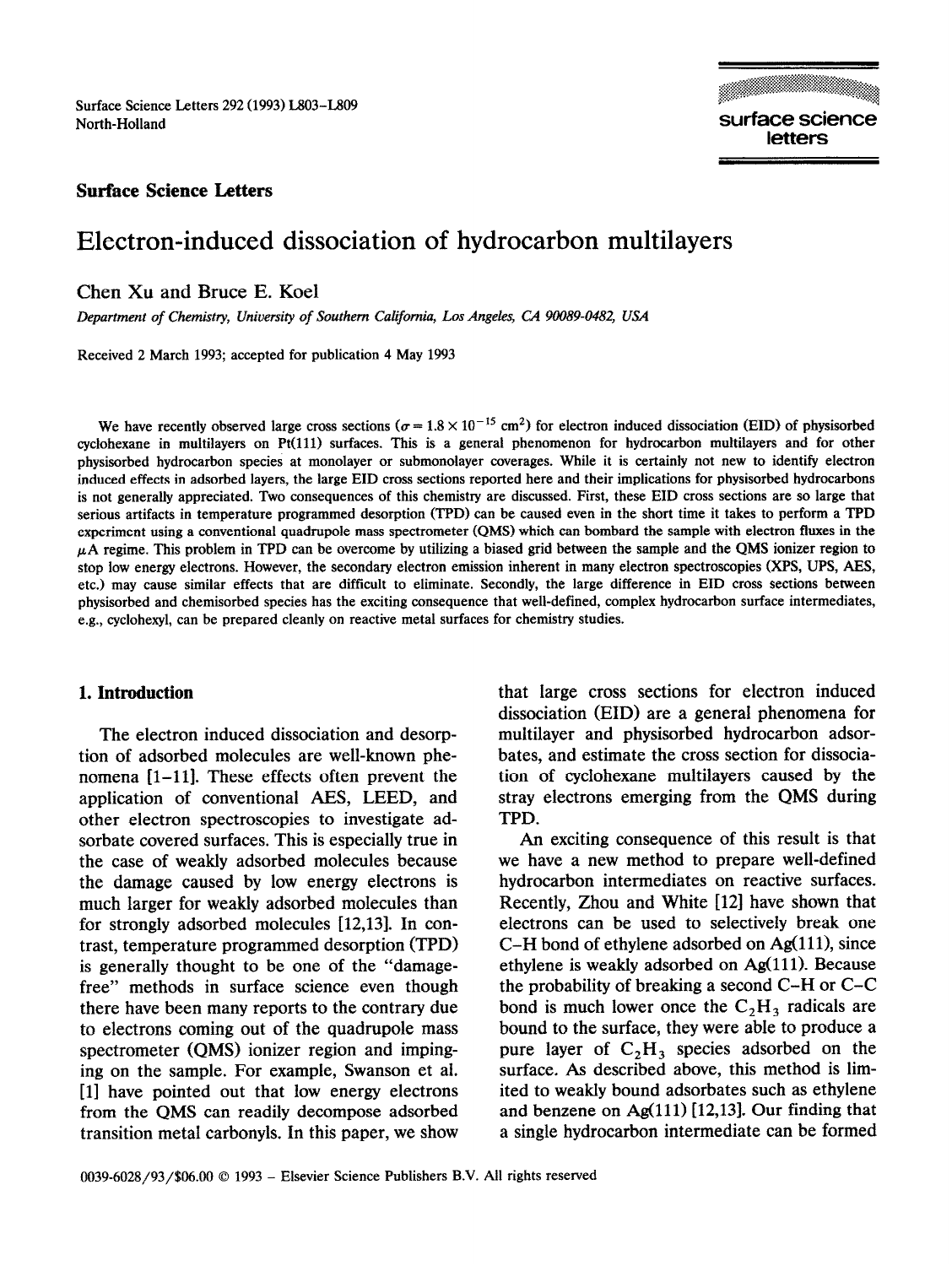very selectively on  $Pt(111)$  via EID of multilayers  $\qquad$  **3. Results and discussion** of hydrocarbon molecules greatly widens the application of this method to more catalytically interesting systems and reactive substrates.

#### 2. **Experimental methods**

The experiments were performed in two ultrahigh vacuum chambers, with one equipped for AES, LEED, TPD, XPS and ISS, and the second one equipped with AES, TPD, LEED, XPS, UPS and HREELS [14]. The base pressures of both chambers were  $(5-6) \times 10^{-11}$  Torr. TPD measurements were made using a UTI Model 100C quadrupole mass spectrometer in line-of-sight with the sample surface and using a linear heating rate of  $\sim$  4 K/s. The mass spectrometer was surrounded with a shield having a small (6 mm diameter) entry hole. As shown in ref.  $[15]$ , the contribution of the crystal edges and back is insignificant in our system. The electron bombardment was carried out simply by using electrons coming out from the QMS ionizer. The electron flux was estimated by measuring the current from the sample to ground. As pointed out in ref. [13], the scattered electrons (both primary and secondary) are not counted. Therefore, this measurement only gives a lower limit of the electron flux. In one series of experiments, we used the QMS without modification, which allowed a large electron flux  $(6.6 \mu A)$  at near 55 eV) to reach the sample surface. In a second series of experiments, we put a fine Ni screen biased  $-50$  V in front of OMS ionizer. The electron current on the sample was suppressed in this way by a factor of 40.

The  $Pt(111)$  crystal was cleaned using a standard procedure [16]. After TPD measurements, the surface was contaminated with carbon, which was easily removed by heating the sample in  $2 \times 10^{-8}$  Torr O<sub>2</sub> at 800 K and then annealing to 1200 K.

Cyclohexane and the other hydrocarbons used in these experiments were purified by freezethaw cycles while pumping. The purity was checked with gas chromatography  $(GC)$  and insitu mass spectroscopy.

Fig. 1 shows two series of cyclohexane TPD spectra from different cyclohexane coverages on the  $Pt(111)$  surface. The spectra in the left panel were taken using a commercial UT1 QMS without modification, while the spectra in the right panel were obtained with a biased screen in front of the QMS ionizer to suppress electron emission. At low cyclohexane coverages, both sets of TPD spectra are very similar and are in good agreement with published data [17,18], with one exception. We only see two cyclohexane peaks, which can be assigned to the first, or chemisorbed, layer and multilayer desorption. A third peak  $(\beta)$ state) between the first layer and the multilayer desorption peaks has often been observed [17,18]. This  $\beta$  state has been assigned either to desorption from the sample holder and crystal edges or



Fig. 1.  $C_6H_{12}$  (top panels),  $H_2$  (middle panels), and  $C_6H_6$ (bottom panels) TPD spectra after different cyclohexane exposures on Pt(ll1) surfaces. The TPD spectra on the left and right were taken with and without electron influence, respectively.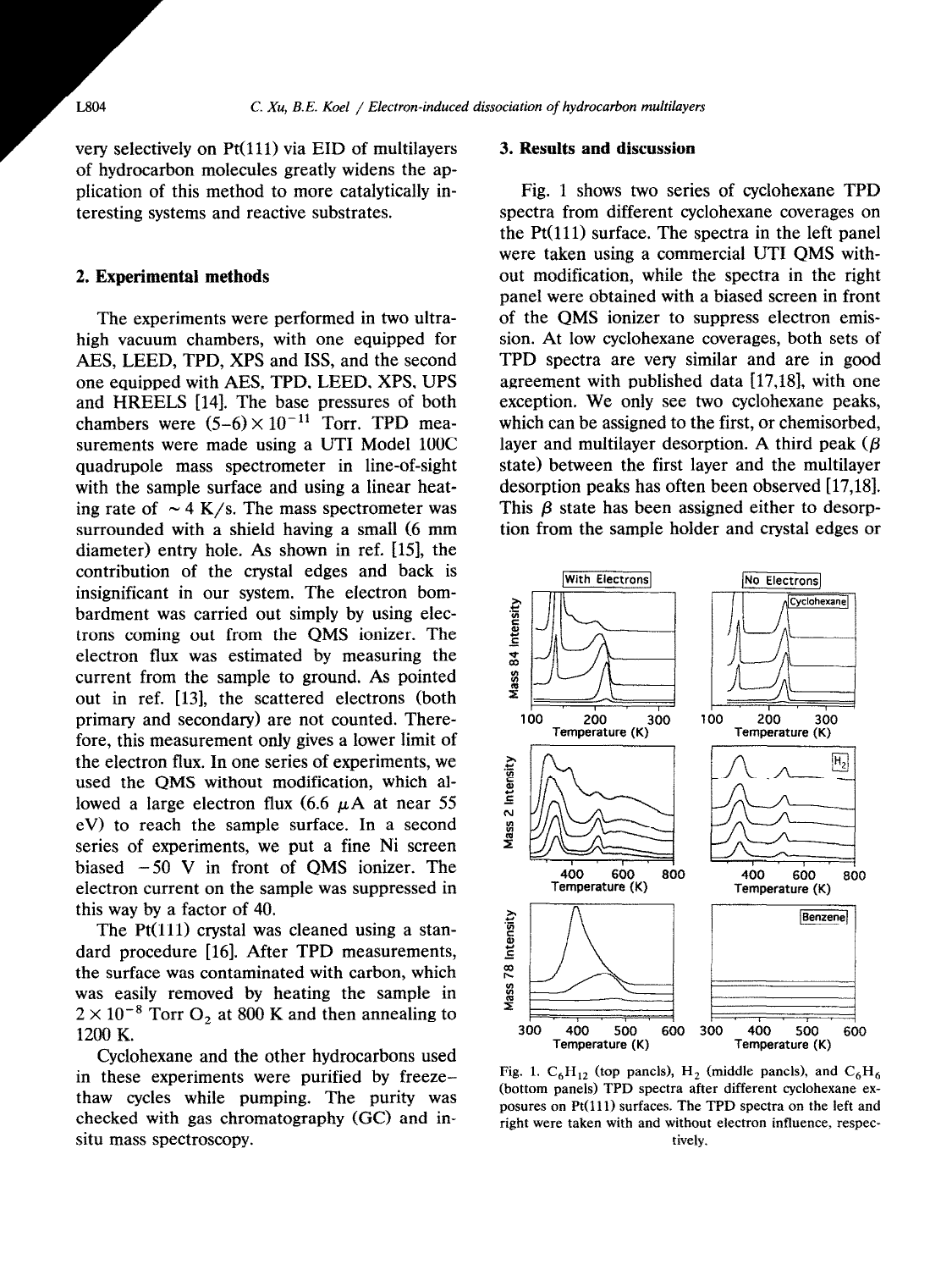to desorption from the second layer [17]. In a separate paper [15], we have shown that precovering the surface with carbon, oxygen, or other contamination shifts the first chemisorbed peak to this  $\beta$  state.

With increasing cyclohexane exposures, the TPD spectra in the right and left panels of fig. 1 show very different development. In the right panel, where the electron emission from the QMS is strongly suppressed by the additional screen, no changes occur in the  $H_2$  and  $C_6H_6$  TPD spectra with increasing initial cyclohexane coverage. Also, the  $C_6H_{12}$  TPD spectra show only a continued growth of the multilayer peak. However, in the left panel, where a large electron flux from the QMS reaches the surface, dramatic changes in all of the  $H_2$ ,  $C_6H_6$  and  $C_6H_{12}$  TPD spectra accompany the formation of a cyclohexane multilayer. In the  $C_6H_{12}$  TPD spectra, the multilayer peak grows with increasing initial coverage and the monolayer peak loses intensity, which indicates a decreasing amount of chemisorbed cyclohexane desorption. Consistent with the  $C_6H_{12}$  TPD changes, we see a large benzene desorption peak and a new hydrogen desorption peak in the presence of the multilayer. From a comparison of the right and left panels in fig. 1, it is obvious that electrons enhance cyclohexane decomposition in the multilayer phase.

We have observed very similar effects for cyclohexene, methylcyclohexane, heptane, butane, and isobutane on Pt(ll1) and other bimetallic Pt(ll1) surfaces. In contrast, *the chemistry of a monolayer of cyclohexane on Pt(ll1) is not affected substantially by similar electron bombardment.* This is because the strong interaction between Pt and the adsorbed cyclohexane in the monolayer effectively quenches excitations in the adsorbate molecules induced by electrons; dissociation pathways cannot compete with quenching in the chemisorbed monolayer. At higher coverages, the second and third physisorbed layers are isolated from the surface by the first layer. The electron induced excitations in the second or third layer have a prolonged lifetime which strongly promotes the dissociation pathway. In the case of cyclohexane, the most favorable process is C-H bond cleavage (see below). The disFig. 2.  $H_2$ ,  $C_6H_6$ ,  $C_6H_{10}$ , and  $C_6H_{12}$  TPD spectra after a 3-layer cyclohexane film was subjected to electron bombardment for different lengths of time. To compare, a  $C_6H_{10}$  TPD spectrum after cyclohexene exposure is also provided in (c).

sociation product can either diffuse to the surface and replace (displace) the cyclohexane in the first adsorbed layer or abstract a hydrogen atom from neighboring cyclohexane in the first layer. The cyclohexyl intermediates thus formed bind more strongly to the surface than cyclohexane and dehydrogenate further upon heating in TPD.

To estimate the relevant cross sections and get some insight into electron induced cyclohexane decomposition in the multilayer, TPD spectra were taken after different lengths of time of low energy  $( $50 \text{ eV}$ ) electron bombardment of a$ 3-layer film of cyclohexane. The current measured to the sample was 0.21  $\mu$  A. The results are summarized in fig. 2. With increasing time, cyclohexane desorption in the peak at 225 K decreases gradually, corresponding to a decrease in desorption from the first chemisorbed layer. After electron bombardment for 20 min, almost no cyclohexane desorption from the first chemisorbed

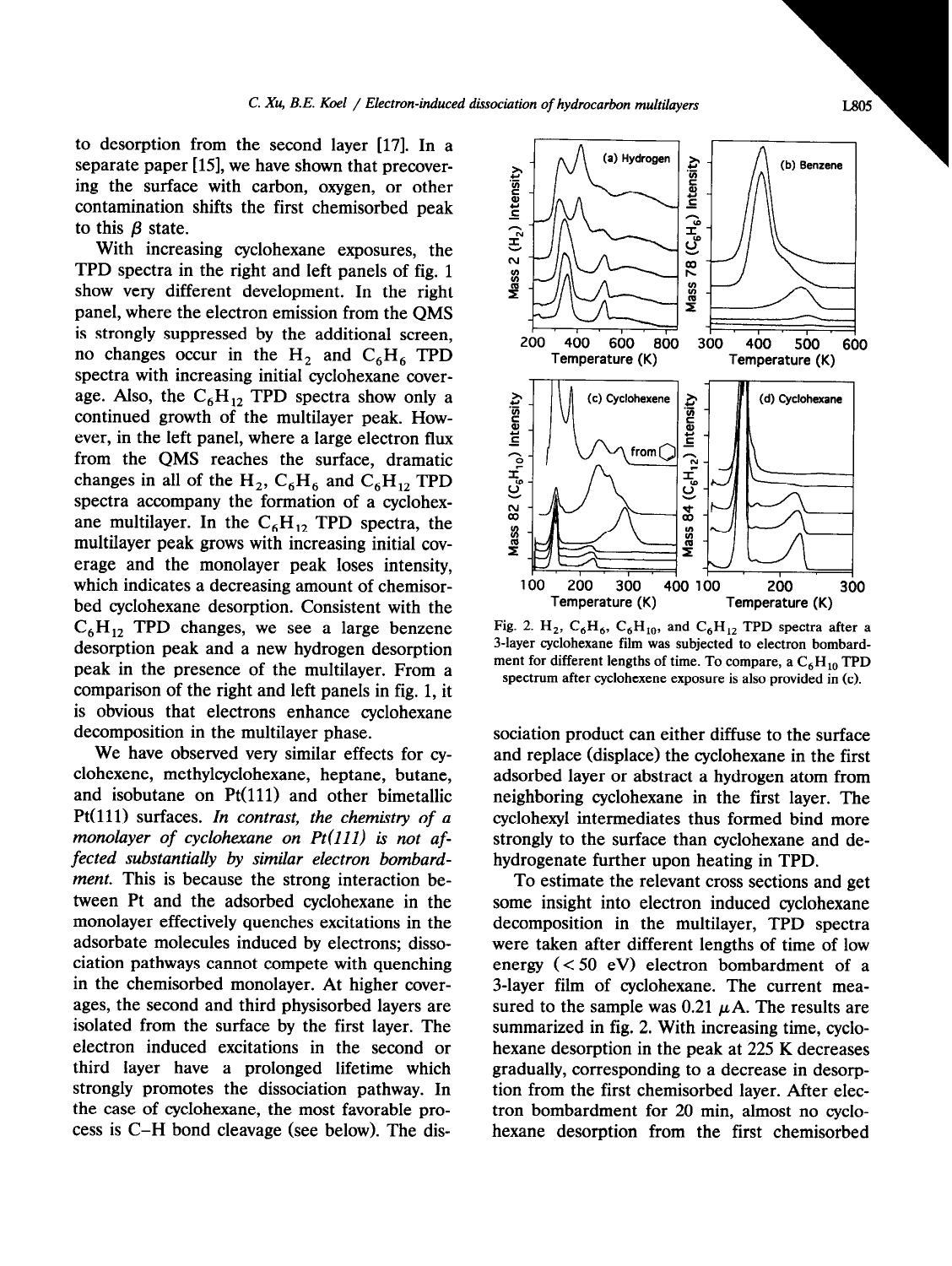layer was observed. A slight decrease in the amount of desorption of the multilayer phase was also observed which was probably due to some electron induced desorption or perhaps the surface accommodating a higher coverage of the dissociation products than adsorbed cyclohexane. With the decrease of molecular cyclohexane desorption, a new hydrogen desorption peak was formed. Benzene desorption was also observed.

First, we consider the cross section for electron-induced dissociation. This can be estimated by a semi-logarithmic plot of the relative decrease of molecular cyclohexane desorption from the first chemisorbed layer versus the electron bombardment time. The cross section is calculated from the slope using the following equation:

$$
\ln(I_t/I_0) = -(i_{\rm e}t/eA)\sigma, \qquad (1)
$$

where  $I_0$  is the cyclohexane TPD area from the first layer before electron bombardment,  $I_t$  is the cyclohexane TPD area from the first layer after electron bombardment for a period of time  $t$  at a electron current  $i_e$ , *e* is the electron charge, *A* is the surface area, and  $\sigma$  is the EID cross section. Such a plot is shown in fig. 3. The slope yields a cross section of  $1.8 \times 10^{-15}$  cm<sup>2</sup> for a 3-layer cyclohexane film. As we can see in fig. 3, the cross section for the monolayer is much smaller than for the multilayer. Our measurements place a crude upper limit on this value as  $5 \times 10^{-17}$  $cm<sup>2</sup>$ , although it may be much smaller. In the work described here, we are only trying to grossly differentiate two categories: monolayer and multilayer. We expect that coverage is an important variable, but without better energy discrimination we did not attempt to make detailed, thicknessdependent measurements of the EID cross section.

Secondly, we consider the dissociation pathway involved in electron-induced dissociation. We propose that dissociation by low energy electrons is limited to only one C-H bond in one cyclohexane molecule. There is strong evidence to support this assertion. Both the  $H<sub>2</sub>$  and benzene TPD spectra after extensive electron bombardment in fig. 2 are very similar to the  $H_2$  and benzene TPD spectra after cyclohexene exposures [19]. Consistently, we also observed cyclohexene de-



Fig. 3. Semi-logarithmic plot of the relative decrease of molecular cyclohexane desorption in the state corresponding to the first chemisorbed layer versus the electron hombardment time for a 3-layer cyclohexane film and a cyclohexane monolayer on  $Pt(111)$ .

sorption at large electron bombardment times. Another important result from the TPD series in fig. 2 is that *benzene and cyclohexene are the only products observed in addition to hydrogen desorption. (Also,* similar EID experiments on cyclohexane multilayers on  $Sn/Pt(111)$  surface alloys yielded only cyclohexene in subsequent TPD spectra  $[15]$ .) This indicates that the electron induced dissociation mechanism prefers a reaction channel that preferentially breaks a C-H bond much more readily than a C-C bond, and that extensive C-H bond breaking does not take place.

A comparison of the desorption temperature of cyclohexene formed from the dissociation products with that after cyclohexene exposures [15] offers additional insight into electron induced cyclohexane decomposition in the multilayer. In order to compare this directly, a cyclohexene TPD spectrum after cyclohexene expo-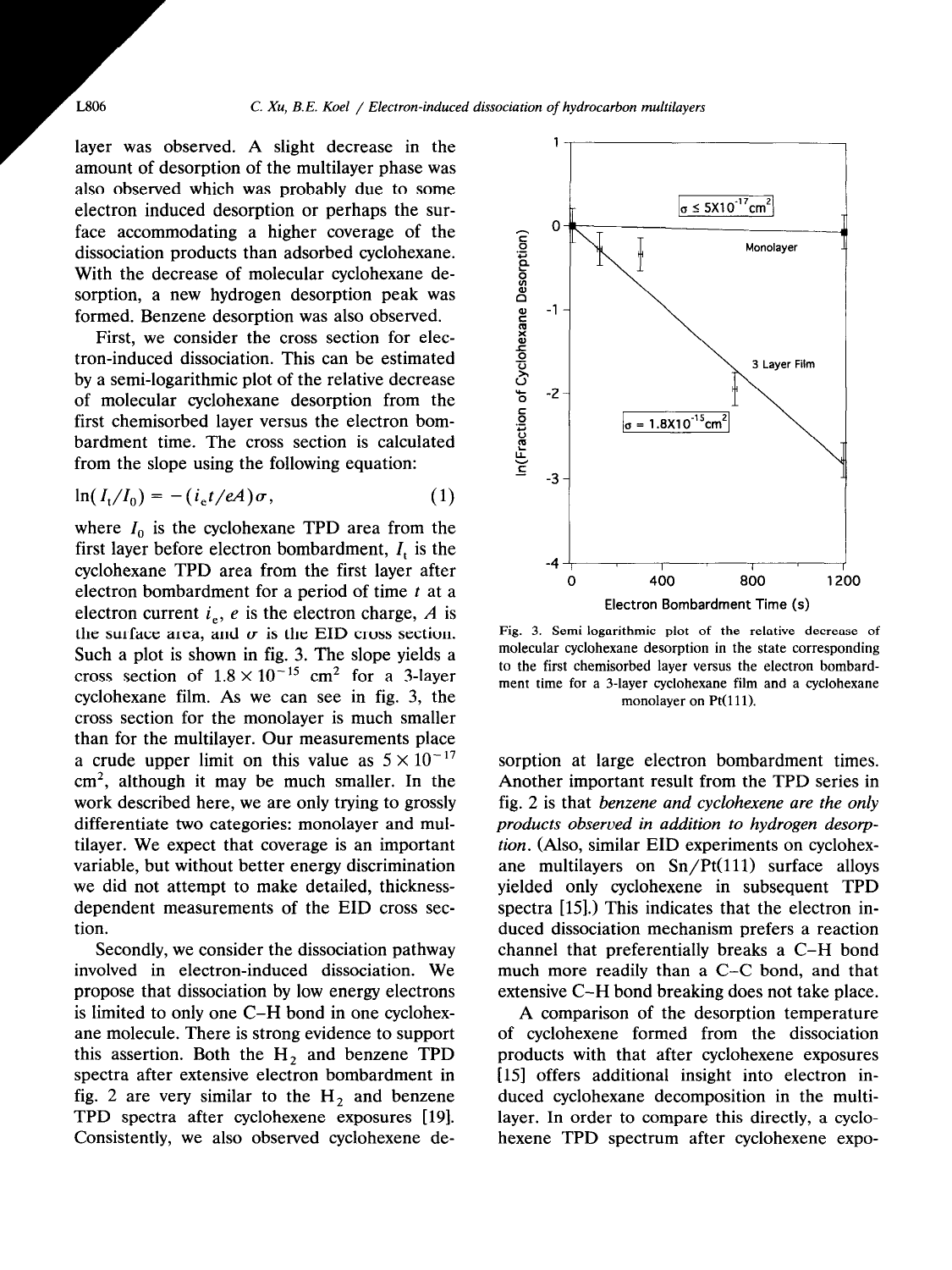sure is also provided as the top curve of fig. 2c. One can see significant differences. Cyclohexene desorption after cyclohexene exposures is characterized by 3 different states at 179,238 and 282 K from the monolayer, and a multilayer desorption peak at 140 K. Electron bombardment following cyclohexane dosing on the surface only produces peaks at 238 and 282 K. The peak at 179 K was never seen after cyclohexane exposures. Instead, a peak at 258 K was observed. This suggests that cyclohexene is first formed from some other intermediate by the subsequent heating in TPD. The cyclohexene desorption temperature is determined by three processes: forming cyclohexene from the cyclohexane dissociation product, cyclohexene dehydrogenation, and cyclohexene desorption. A rationale choice for the dissociation product is cyclohexyl radical. Once cyclohexyl is formed, it is transferred to the surface either indirectly through abstraction of one hydrogen atom from the first chemisorbed layer or directly by diffusion to the surface before a second electron-induced reaction occurs. The covalent bond of adsorbed cyclohexyl to a surface Pt atom strongly inhibits further electron induced dissociation. Very similar results have been observed for other weakly adsorbed hydrocarbon monolayers on Ag [12,13]. Strong support for this interpretation comes from our HREELS studies of this system (see below). Very importantly, we can estimate from the TPD area that at least 95% of the adsorbed cyclohexane in the first layer after electron bombardment is converted to cyclohexene and to benzene during subsequent heating in TPD. This result indicates again the high selectivity of C-H bond cIeavage over C-C bond cleavage induced by low energy electrons.

The dissociation products after electron bombardment have been studied with HREELS and the results are seen in fig. 4. The bottom spectrum was taken after  $\sim$  3 layers of cyclohexane were formed at 110 K and then annealed to 155 K to remove the multilayer. The top spectrum was taken after a similar cyclohexane exposure at 110 K, but subjected to electron bombardment at 100 K, and then annealed to 155 K. Recently, the adsorption of cyclohexane on  $Pt(111)$  has been reinvestigated by Land et al. [20]. They found



Fig. 4. HREELS spectra of cyclohexane with and without prior electron bombardment as explained in the text.

that cyclohexane adsorbed parallel on the surface with  $C_{3v}$  symmetry. Our HREELS spectrum of monolayer cyclohexane is in good agreement with their results. A detailed assignment of the observed bands can be found in the paper by Land et al. [20]. Most importantly, the broad band at  $2600 \text{ cm}^{-1}$  was attributed to the C-H stretch of three axial hydrogens of the cyclohexane which are directed toward the surface. The red shift (softening) and broadening of C-H stretch vibration are a result of strong interactions between C-H and Pt, similar to the agostic C-H-Pt interaction found in transition metal compounds  $[21]$ . In the top HREELS spectra of fig. 4, where the multilayer was bombarded with low energy electrons before excess physisorbed cyclohexane was removed by annealing to 155 K, dramatic changes occur. First, the broad band at  $2600 \text{ cm}^{-1}$  disappeared completely. Instead, only one sharp C-H band is observed at  $2900 \text{ cm}^{-1}$ , the same frequency as the C-H stretch of the cyclohexane C-H bond which does not interact with the surface. These results indicate that the dissociation intermediates produced by the electrons are not bonded to the surface through agostic C-H-Pt bonding interaction anymore, rather a C-Pt bond must be formed, consistent with the higher binding energy and reactivity of the dissociation intermediates. In addition, no deep dehydrogenation has taken place. The carbon atom must still be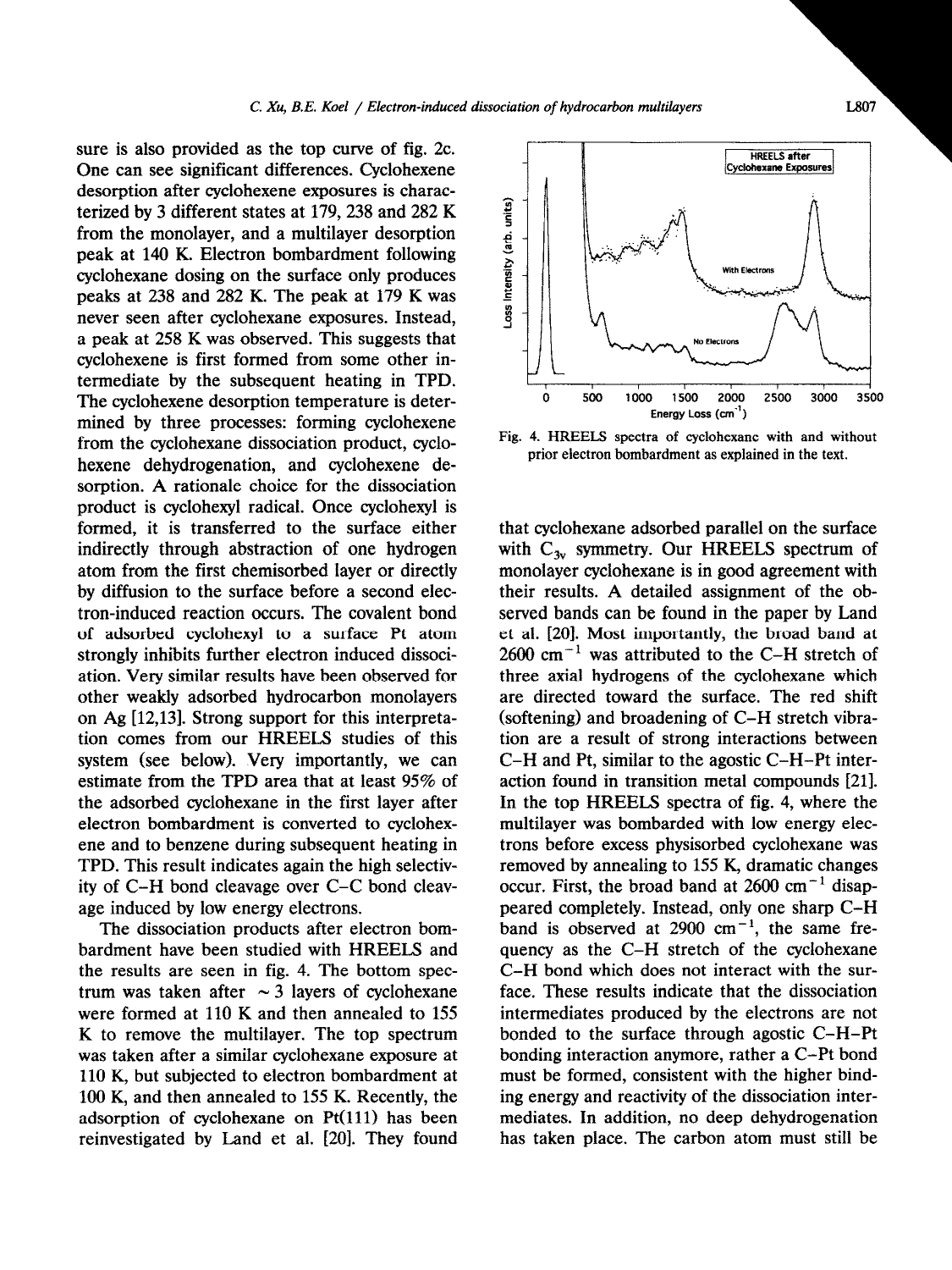sp<sup>3</sup>-hybridized. Otherwise, we should see a blue shift of the C-H stretch frequency. Second, the relative intensities of the bands between 500 and  $1600 \text{ cm}^{-1}$  change significantly, although the frequencies of the individual peaks do not change. It is interesting to note that the top HREELS spectrum in fig. 4 is almost identical to the off-specular HREELS spectrum of monolayer cyclohexane [20], but significantly different from the HREELS spectrum of monolayer cyclohexene [22]. The former observation implies that the dissociation intermediate has a structure not far from molecular cyclohexane and that an adsorption geometry change occurs which reduces the symmetry from  $C_{3v}$  of cyclohexane to  $C_1$  for the dissociation intermediate. Therefore, all vibrations of the dissociation intermediate are dipole-allowed, breaking the dipole selection rule analogously accomplished in off-specular measurements. Both observations are consistent with the conclusion from TPD that only one C-H bond is broken by low energy electron bombardment and the resultant cyclohexyl radical is covalently bonded through one carbon atom to the  $Pt(111)$  surface.

As a final point, we note again that the high cross section of electron induced decomposition  $(\sigma = 1.8 \times 10^{-15} \text{ cm}^2)$  reported here is not limited to hydrocarbons in multilayers. It is quite a general effect for weakly adsorbed species on the surface. For example, a high cross section for electron induced dissociation has been found previously for adsorbed transition metal complexes [1,8,9] and weakly adsorbed hydrocarbons and alkyl halides on Ag [3,5,11]. Also, we have found that coadsorption of monolayer or submonolayer coverages of hydrocarbons with Sn, C, or K adatoms, which reduce the binding energy of chemisorbed hydrocarbon on  $Pt(111)$ , enhanced the electron induced dissociation strongly. A high cross section is also to be expected for all adsorbates in the multilayer phase which have a high cross section for electron induced dissociation in the gas phase. One example is  $NO<sub>2</sub>$ , which can be easily dissociated in the gas phase by electrons. With increasing  $NO<sub>2</sub>$  exposures on Pd(111), a multilayer state desorbs at 140 K [23]. At high NO, coverages (2-3 layers), an additional NO, desorption peak at  $170$  K was observed on Pd $(111)$ 

and on several other surfaces studied previously [23–25]. The origin of this state has never been explained and the spectroscopic separation and identification of this state was also unsuccessful [23]. With our current findings, we can easily explain this state. Electrons from the QMS can cause  $NO_2$  dissociation to form  $O_{(a)}$  during TPD measurements. NO<sub>2</sub> desorbs at 170 K if NO<sub>2</sub> is dosed to an O-precovered Pd(111) surface or if  $N_2O_3$  is formed [26].

Summarizing, we can say that the electron induced dissociation in physisorbed cyclohexane is strongly localized in the C-H bond. C-C bond breaking has a much smaller cross section than C-H bond cleavage. Once one C-H bond is broken, the cyclohexyl radical is somehow transferred to the surface. The strong C-Pt bond prevents further electron driven dissociation, at least until much larger incident electron fluxes are reached. This high selectivity of electron induced dissociation offers experimentalists a great opportunity to selectively and cleanly prepare reaction intermediates at the surface that have been proposed as reaction intermediates at high pressures, but which are not normally accessible under UHV conditions. In this example, adsorbed cyclohexyl species on  $Pt(111)$  were prepared and were observed to undergo dehydrogenation reactions to form cyclohexene and benzene during subsequent heating in TPD. This ability on reactive metals such as Pt has not been widely appreciated previously and it certainly will be very helpful in the future for understanding the mechanisms of hydrocarbon conversion reactions on working catalysts.

### **Acknowledgements**

This work was supported by the Division of Chemical Sciences, Office of Basic Energy Sciences, US Department of Energy and the Air Force Office of Scientific Research. We thank Professor J.M. White for his many useful comments. We also thank Professor H. Ibach and Professor W. Erley for providing ref. [20] prior to publication.